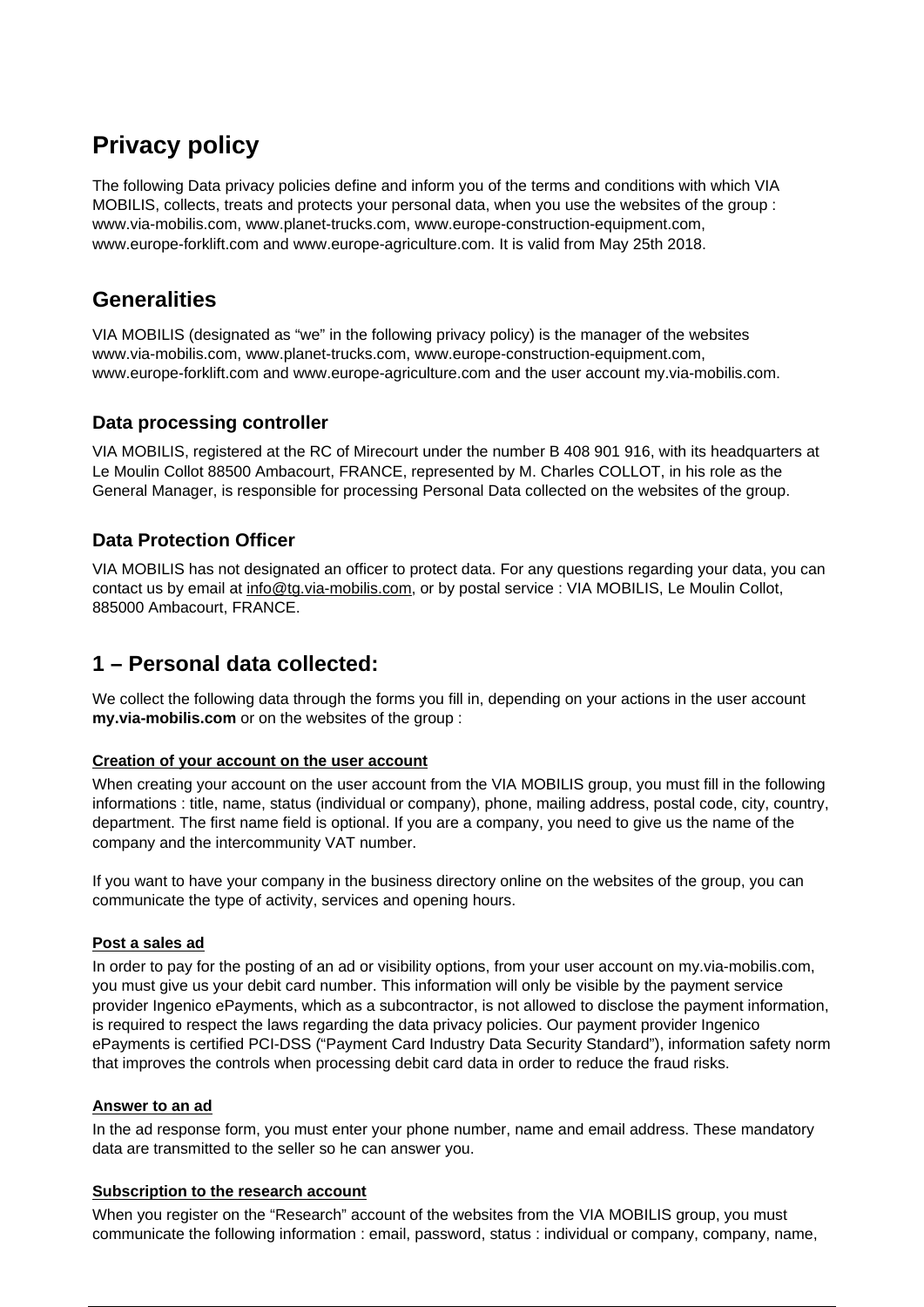first name, country.

#### **Post of a research ad**

You can post a research ad that will be visible by all sellers in their user accounts. To access this feature, you need to open an account in the reasearch account. See the section "Register to the research account" to know the needed fields. The data about you that will be displayed on your ad are the following : your name, phone number, city and country. You can also add personal data in your ad.

### **Instant messenger**

From an ad, you can chat online with the seller. To access this feature, you must open an account in the research account section. See the section "Register to the research account" to know the needed fields.

### **Ask for an appointment with the seller**

From an ad, you can ask for an appointment with the seller. You must give your name, phone number and email address.

### **Callback request by a seller**

From an ad, you can ask to be called back by the seller. You must give your name, phone number and email address.

### **Share an ad**

You can share an ad by sending it by email, to do this, you must give the name of the recipient, your name, the recipient's email, your email, your message.

### **Creating an email alert**

When you create an email alert, you can open an account in the research account. See the section "Register to the research account" to know the needed fields.

### **Contact customer support**

When you contact our customer support, you must give your title, your name and your email address. You can give us your name and company's name.

### **Callback request by one of our advisors**

When you ask to be called back by one of our advisors, you must give your name, phone number, email address and country of residence.

### **Contact request from the user account my.via-mobilis.com**

When you make a contact request from the user account, you must give your title, your name, your email address. You can also give us your name and phone number.

#### **Subscription to the newsletter**

When you subscribe to the newsletter, you must give us your email address.

### **Comment on a news article**

When you write a comment on a news article, you must give your name, your email address and your message.

### **Download your information documents**

When you download an information document from our website, you must give the following information : email, password, status : individual or firm, company, name, country.

## **2 – Use of your personal data**

To perform the contract that links us, we use your data in the following cases :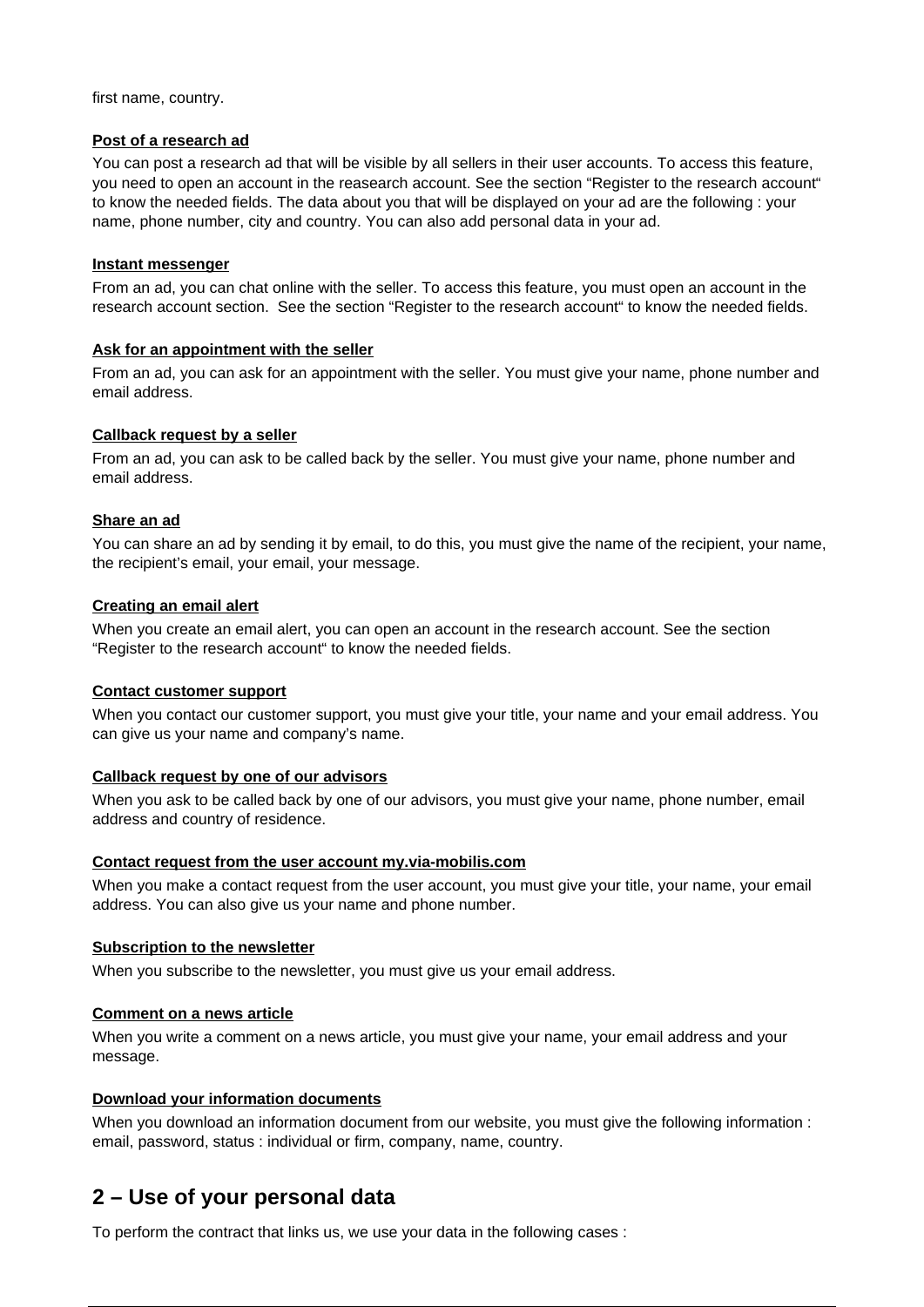- to create and manage your account
- to provide technical support
- to give you information about our services
- to inform you about our targeted promotional offers
- to inform you about the changes in our services
- to post your sales or search ads
- to post your advertising banners
- to draw the quotes and invoices relating to your use of our services
- to allow you to get in touch with other users of our services
- to allow you to share an ad
- to put you in touch with a partner of VIA MOBILIS.

By applying the principle of the legitimate interest, VIA MOBILIS may need to use your data for the following actions :

- drawing statistics to analyze and understand your use of our website and services,
- tailored content to your habits and behaviour on our website,
- commercial or promotional offers regarding our service,
- fraud fighting,
- custom advertising on our website.

With your consent, VIA MOBILIS may share your data with its advertising partners. VIA MOBILIS doesn't sale any database to third parties.

### **3 – Recipients of your personal data**

The recipients of your personal data are :

- hosting provider,
- payment service provider
- advertising agency
- authorized administrative and judicial authorities (upon judicial request),
- sellers, when answering to their ad.

### **4 – Duration of personal data retention**

The durations of data retention are the following :

- the data of inactive people are stored for 3 years from the date of their last login,
- the data in your account and ads are stored for 5 years after their removal,
- the documents and accounting pieces are stored 10 years, as accounting proof;
- The duration of retention of personal data by the payment service provider is 540 days.

### **5 – Your rights regarding your personal data**

You have the following rights, regarding your personal data, in accordance with the Law on the Protection of Personal Data :

### **Right to information (articles 13 and 14)**

When collecting data, whether they were collected from you or not, we give you a bunch of information Lors de la collecte de vos données, qu'elles aient ou non été collectées auprès de vous, nous vous fournissons une série d'informations, with regard to the collect method and the use of these data.

### **Access right (article 15)**

You have the right to access all the collected data about you and you can get a copy of the data we are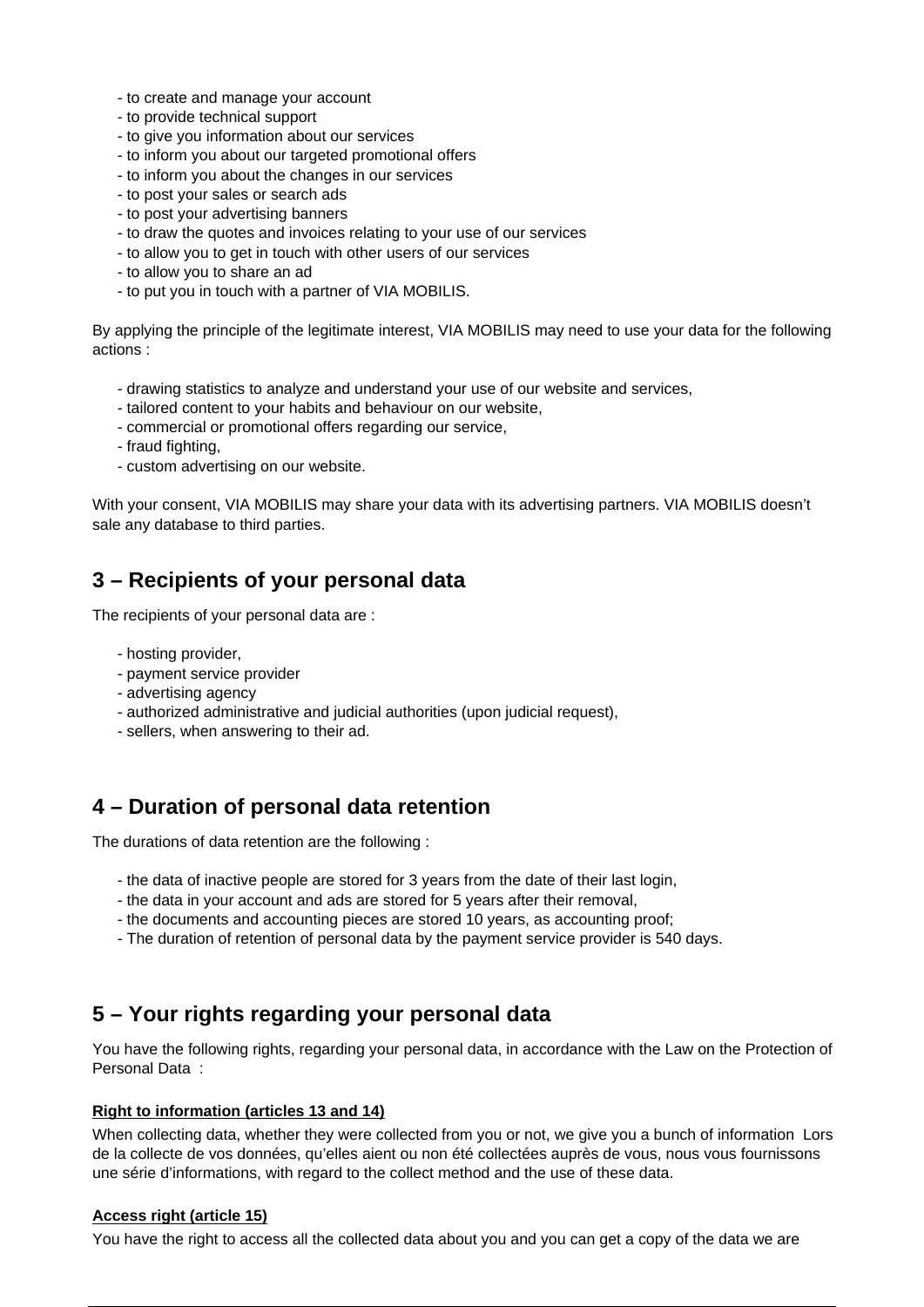treating.

### **Right of rectification (article 16)**

You have the right to ask for your data to be changed or completed, as soon as possible.

### **Right to erase ("right to oblivion") (article 17)**

You have the right to easily get your personal data erased, at the earliest opportunity, provided this does not hinder the conversation obligations.

### **Right to restriction of processing (article 18)**

The data subject shall have the right to obtain from the controller restriction of processing where one of the following applies when the accuracy of the personal data is contested, the processing is unlawful and the data subject opposes the erasure of the personal data and requests the restriction of their use instead, or the controller no longer needs the personal data for the purposes of the processing but they are required by the data subject for the establishment, exercise or defence of legal claim.

### **Notification obligation (article 19)**

The controller shall communicate any rectification or erasure of personal data or restriction of processing carried out in accordance with Article 16, Article 17(1) and Article 18.

### **Right to data portability (article 20)**

The data subject shall have the right to receive the personal data concerning him or her, in a structured, commonly used and machine-readable format and have the right to transmit those data to another controller without hindrance from VIA MOBILIS.

### **Right to object (article 21)**

The data subject shall have the right to object, at any time, to processing of personal data concerning him or her by VIA MOBILIS, unless the controller demonstrates compelling legitimate grounds for VIA MOBILIS, which override the interests, rights and freedoms of the data subject or for the establishment, exercise or defence of legal claims.

#### **Automated individual decision-making, including profiling(article 22)**

The data subject shall have the right not to be subject to a decision based solely on automated processing, including profiling, which produces legal effects concerning him or her or similarly significantly affects him or her unless this decision is needed to end or execute the contract between her/him and VIA MOBILIS, and when this decision is legally authorized.

At any given moment, you can change your personal data, by login into the user account My.via-mobilis.com or, in that case, from the research account on the company's websites.

To exercise your right to access, portability and oblivion, you can contact our customer service.

### **6 – Protection and safety of your private data**

We apply safety methods to help us ensure the protection of your data in the servers, database and scripts including firewalls and encryption of your password.

# **Cookie policy**

### **1 – The cookies used by VIA MOBILIS**

We use cookies to maximize our services to meet your expectations. The cookies are files stored on the computer's hard disk, that help understand how users surf on our website and improve the content of our different pages. Furthermore, cookies help identify the users main interests in order to offer custom offers.